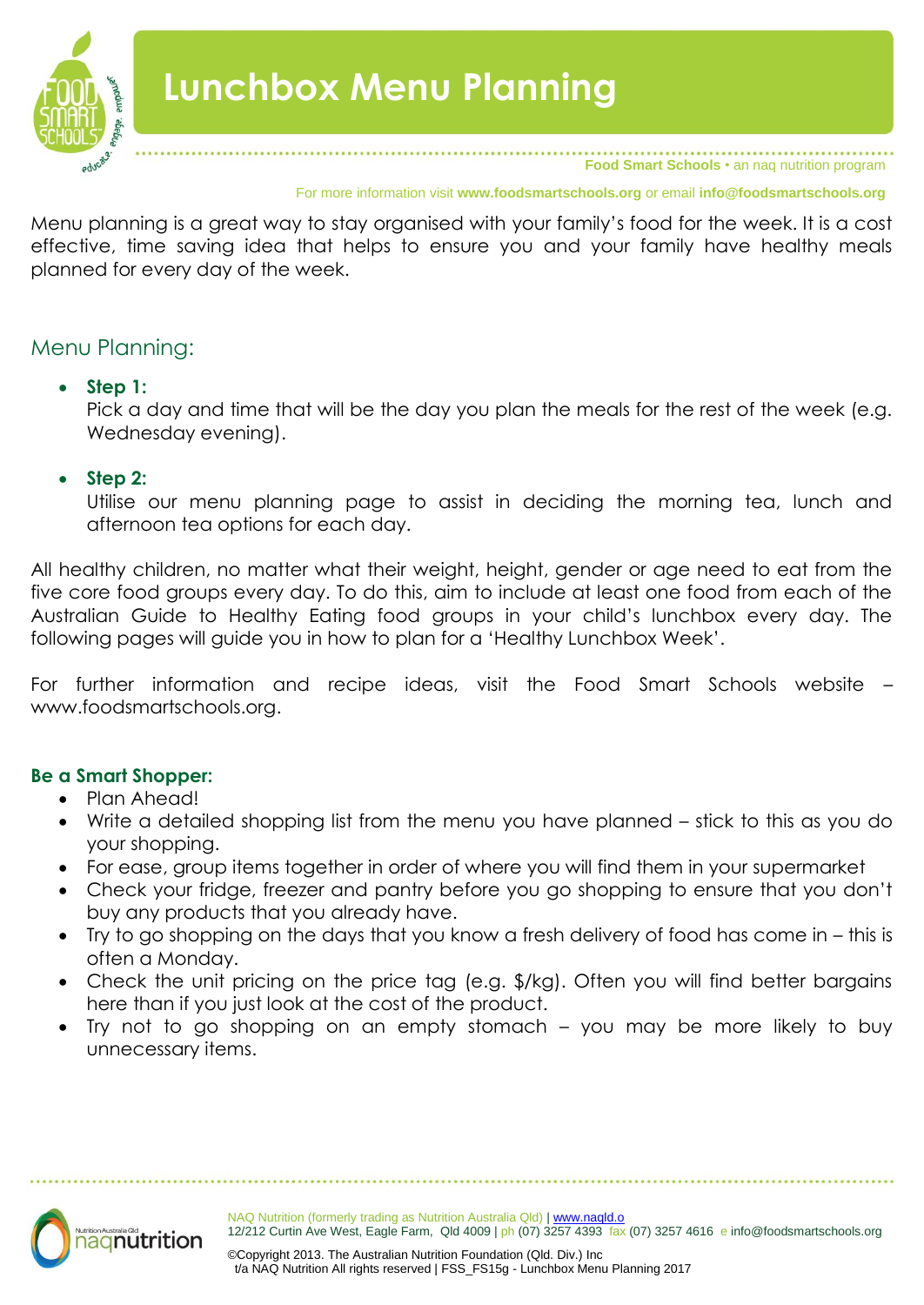

# **Lunchbox Menu Planning**

**Food Smart Schools** • an naq nutrition program

For more information visit **www.foodsmartschools.org** or email **info@foodsmartschools.org**

www.eatitrhealth.gov

# **Planning a Healthy Lunchbox**

To help ensure your family is getting the right amount of food and nutrients each day ensure that a wide variety of items are included in their lunchbox:

**Australian Guide to Healthy Eating** 

### **Vegetables and legumes/beans**

- Salads tomatoes, carrots, cucumber, celery, lettuce
- Vegetables stir fried, corn on the cob, capsicum slices
- Low fat potato salads

#### **Grain (cereal) foods, mostly wholegrain and/or high cereal fibre varieties**

- Sliced bread, bread rolls
- Pita/pocket bread
- Lavash bread
- Fruit bread
- Homemade pizza on English muffin
- Pasta or noodles
- Rice
- Crackers, crisp bread
- Scone

 Include a bottle of water every day

### **Drinks** Eggs **Extra Foods**

• Avoid in including these foods or include only a very small amount

### **Fruit**

- Piece of whole fresh fruit
	- Fruit salad
	- Tinned fruit

#### **Milk, yoghurt, cheese and/or alternatives, mostly low fat**

- Chilled long life milk popper
- Yoghurt
- Cheese

### **Lean meats and poultry, fish, eggs, tofu, nuts and seeds and legumes/beans**

- Sliced lean meats lamb, ham, chicken, beef
- Boiled eggs
- Tuna/Salmon
- Baked beans
- Lentils including chickpeas, butter beans, etc
- 

*<sup>1</sup>The Australian Dietary Guidelines recommend reduced fat dairy products for children over the age of 2.*

# **Remember to keep food safe - see our Lunchbox Food Safety Factsheet for tips.**



NAQ Nutrition (formerly trading as Nutrition Australia Qld) | www.naqld.o 12/212 Curtin Ave West, Eagle Farm, Qld 4009 | ph (07) 3257 4393 fax (07) 3257 4616 e info@foodsmartschools.org

©Copyright 2013. The Australian Nutrition Foundation (Qld. Div.) Inc t/a NAQ Nutrition All rights reserved | FSS\_FS15g - Lunchbox Menu Planning 2017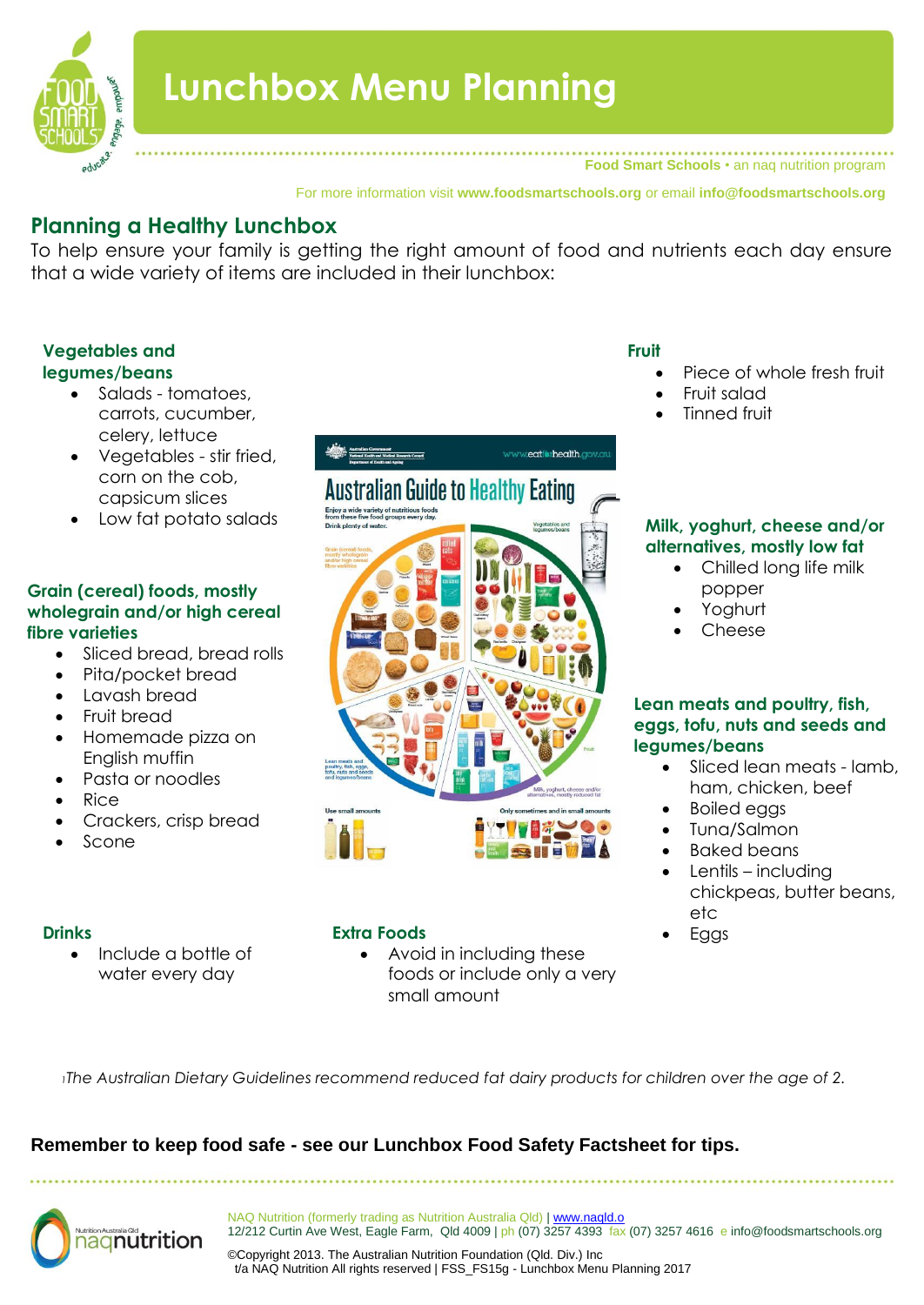

**Food Smart Schools** • an naq nutrition program

For more information visit **www.foodsmartschools.org** or email **info@foodsmartschools.org**

# **Weekly Menu Planning Tool - Healthy Lunchbox Combinations**

Tip: Get the family to assist with menu planning by writing in their favourite foods throughout the week:

|                      | Monday                                                                         | <b>Tuesday</b>                                                                                            | Wednesday                                    | <b>Thursday</b>                                                                                                                                         | Friday                                                                                         |
|----------------------|--------------------------------------------------------------------------------|-----------------------------------------------------------------------------------------------------------|----------------------------------------------|---------------------------------------------------------------------------------------------------------------------------------------------------------|------------------------------------------------------------------------------------------------|
| <b>Morning Tea</b>   | Home-made<br>apple and<br>cinnamon<br>muffin                                   | <b>Example Lunch Box</b><br>Cold rice and<br>vegetable salad<br><b>Rice Cakes</b><br>$\bullet$<br>Yoghurt | Scone with<br>banana                         | <b>Example Lunch Box</b><br>Ham and<br>ö<br>salad wrap<br><b>Dried apricots</b><br>$\bullet$<br>Small milk<br>popper<br><b>Baked beans</b><br>$\bullet$ | <b>Reduced fat</b><br>yoghurt and<br>mandarin or<br>grapes                                     |
| <b>Lunch</b>         | Multigrain Roll<br>- tomato,<br>cucumber,<br>lettuce,<br>reduced fat<br>cheese | Orange<br><b>Bottle of Water</b>                                                                          | Pita pocket<br>with lean ham<br>and salad    | <b>Bottle of water</b><br>$\bullet$                                                                                                                     | Chicken and<br>salad sandwich                                                                  |
| <b>Afternoon Tea</b> | Yoghurt<br>Almonds                                                             |                                                                                                           | Crackers &<br>reduced fat<br>cheese<br>Apple |                                                                                                                                                         | Wholegrain<br>crackers<br>Celery,<br>cucumber,<br>carrot,<br>capsicum<br>sticks with<br>hummus |

This table provides different examples for each day of the week. Try to repeat some foods a few times over the week. Lunches are a great way to use up some 'Leftovers' from the night before. Make sure you keep food in lunchboxes safe – include a small freezer brick/frozen drink.



NAQ Nutrition (formerly trading as Nutrition Australia Qld) | www.naqld.o 12/212 Curtin Ave West, Eagle Farm, Qld 4009 | ph (07) 3257 4393 fax (07) 3257 4616 e info@foodsmartschools.org